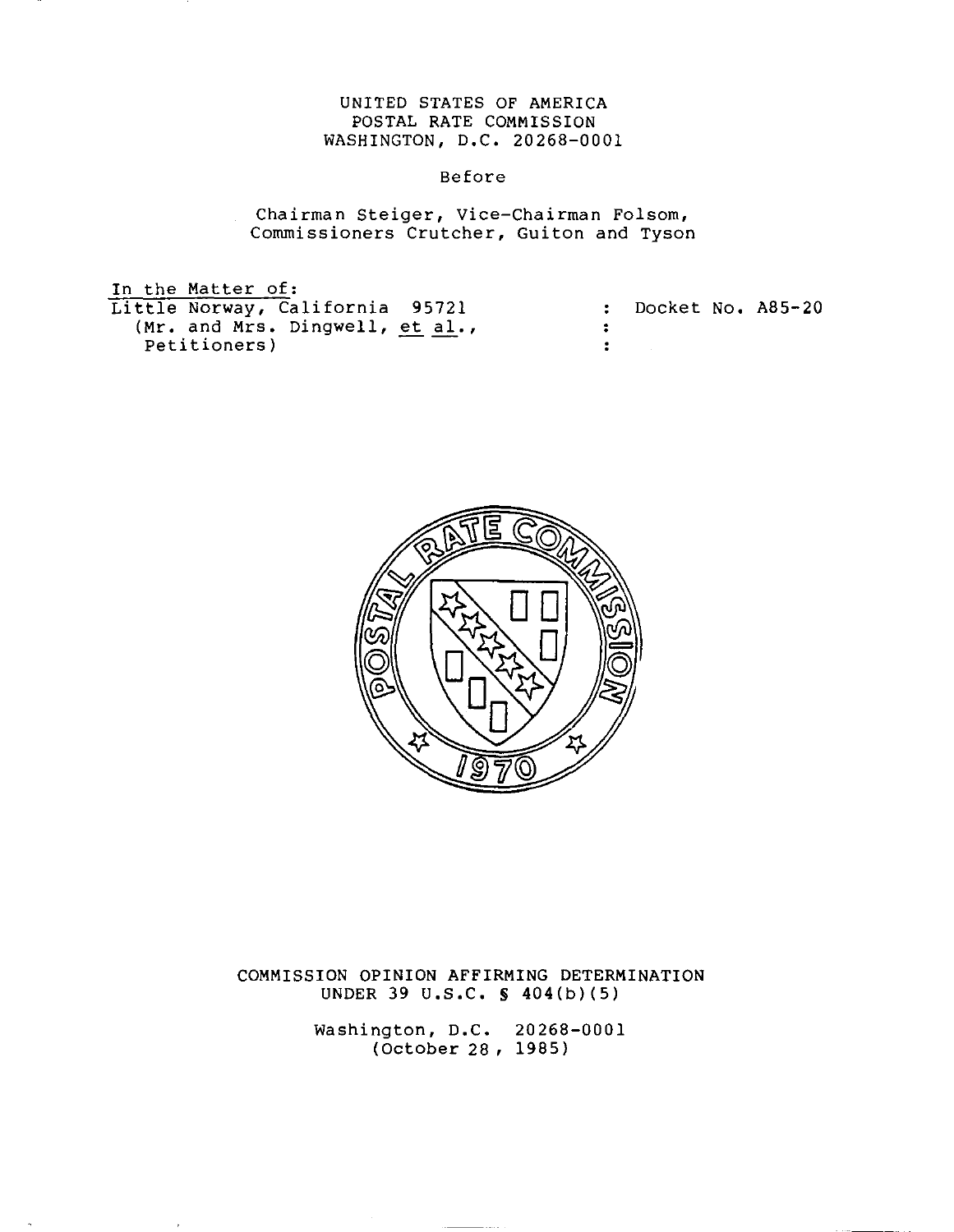#### I. Introduction and Summary

This opinion is issued pursuant to section 404(b) of the Postal Reorganization Act [39 U.S.C. § 404(b)]. On July 3, 1985, the Commission received <sup>a</sup> letter from Mr. and Mrs. Dingwell stating they wished to appeal the Postal Service's decision to convert the Little Norway, California, post office into <sup>a</sup> contractor-operated "community post office" (CPO) under the administrative control of the Twin Bridges, California post office. The Commission received three additional appeal letters. $<sup>1</sup>$  The Commission has consolidated those appeal letters</sup> into this docket. Mr. and Mrs. Dingwell filed <sup>a</sup> Participant Statement (August 9, 1985) and a Reply (September 3, 1985). The Postal Service filed a Response to the Participant Statement on August 19, 1985.

 $\pm$ 

We affirm the Postal Service's decision to consolidate the Little Norway, California, post office and convert it into <sup>a</sup> community post office. As explained in greater detail below, the record shows that the Postal Service acted in compliance with section 404(b) of the Act and with its own regulations in making its decision.

### II. Commission Review

A. Summary of the Postal Service's Determination

The Postal Service has decided to convert the Little Norway post office into a contractor-operated CPO under the administrative control of the Twin Bridges, California, post office, which is six miles away. The Little Norway office has <sup>63</sup> post office box customers and one general delivery customer. The office is open eight hours Monday through Friday and two hours on Saturday for the pick-up of parcels and accountable mail. During the summer months, the Little Norway post office administers <sup>a</sup> CPO at Echo Lake, two miles away. This function would be taken over by the Twin Bridges post office. The Postal Service's "fact

 $<sup>1</sup>$  Roy A. Tariel (July 29, 1985); Walter W. Stevenson (July 29,</sup> 1985); Donald J. Thomsen (August 22, 1985).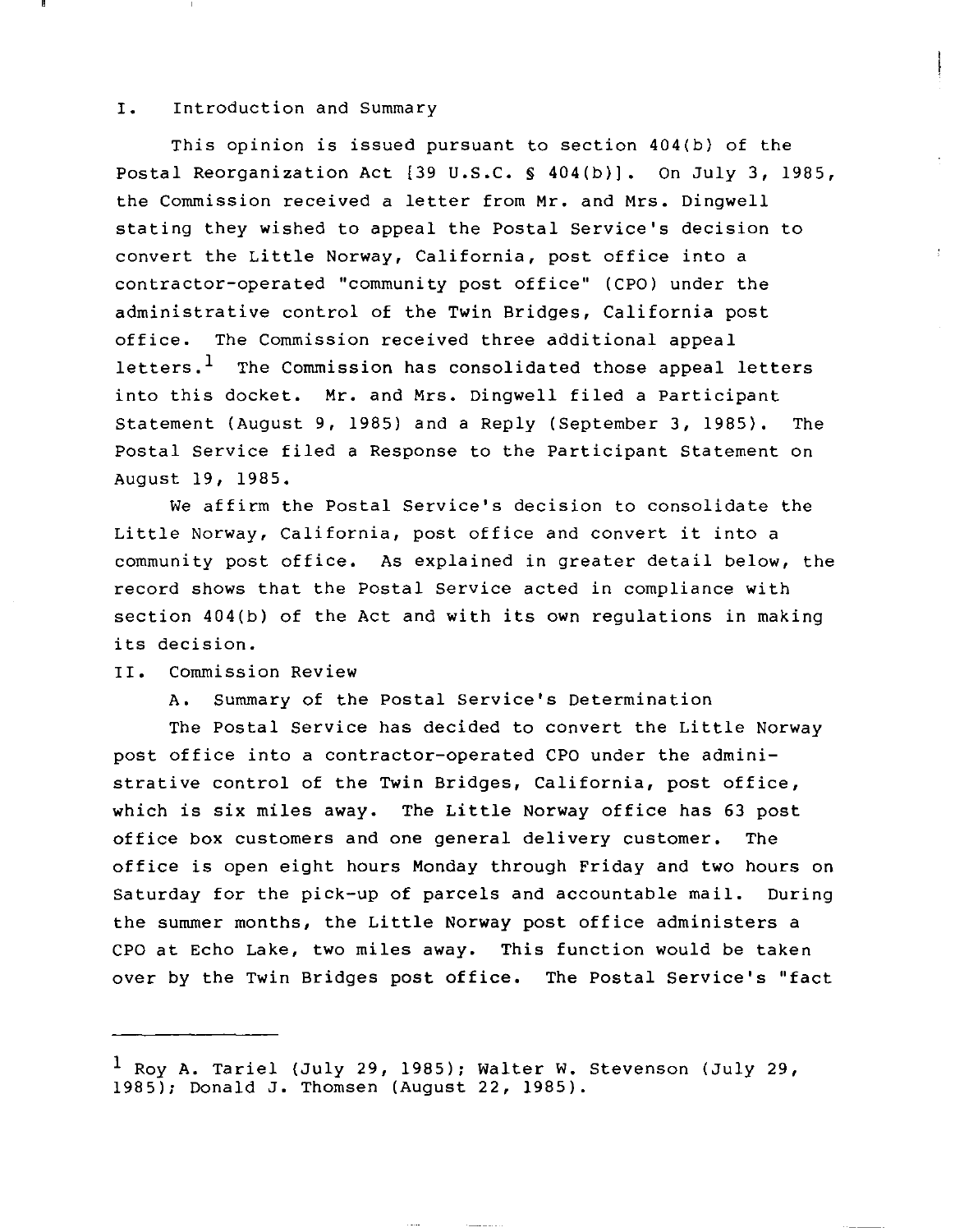sheet" shows for 1982, the office's receipts at \$2,686 and expenses at  $$24,881.^2$ 

The Postal Service describes Little Norway as <sup>a</sup> small mountain community. It is <sup>a</sup> resort area; many people have summer homes there and skiers visit during the winter. There are <sup>11</sup> businesses and one church. The businesses include a restaurant, bar, two ski shops, gas station and two real estate offices. Four of the businesses are seasonal. Little Norway has no schools. Final Determination, p. 2.

B. Procedural Requirements: 39 U.S.C. § 404(b)

The procedural requirements for providing adequate notice of the Postal Service's intention to close a post office and an opportunity for public comment are found at section 404(b) of the Act, as well as in the Service's own regulations. Domestic Mail Manual (DMM) s 113.2.

Mr. and Mrs. Dingwell complain that the Final Determination was posted at <sup>a</sup> time when the Little Norway oftice was temporarily suspended, with mail pick-up switched to the Twin Bridges post office. Apparently the Little Norway office reopened in two weeks. The Dingwells assert that the posting in the Twin Bridges office during that time did not suffice. We do not believe that the Postal Service's actions in this regard are reversible error. It appears that the Postal Service acted reasonably under the circumstances. Additionally, Petitioners did see the Final Determination and filed a timely appeal.

<sup>&</sup>lt;sup>2</sup> It appears that there is inconsistency in the Postal Service's method of completing this form. In this copy and the one prepared later in 1984, \$2,040 appears in the expense blank. (In the earlier form, the figure "24,881" also appears.) It is the earlier form, the figure "24,881" also appears.) evident that \$2,040 cannot represent all the expenses, since the rent shown on the same form exceeds this amount. The problem with the fact sheet is not significant in this case, since the Postal Service used the figure needed if a new postmaster was appointed rather than current expenses in calculating economic savings.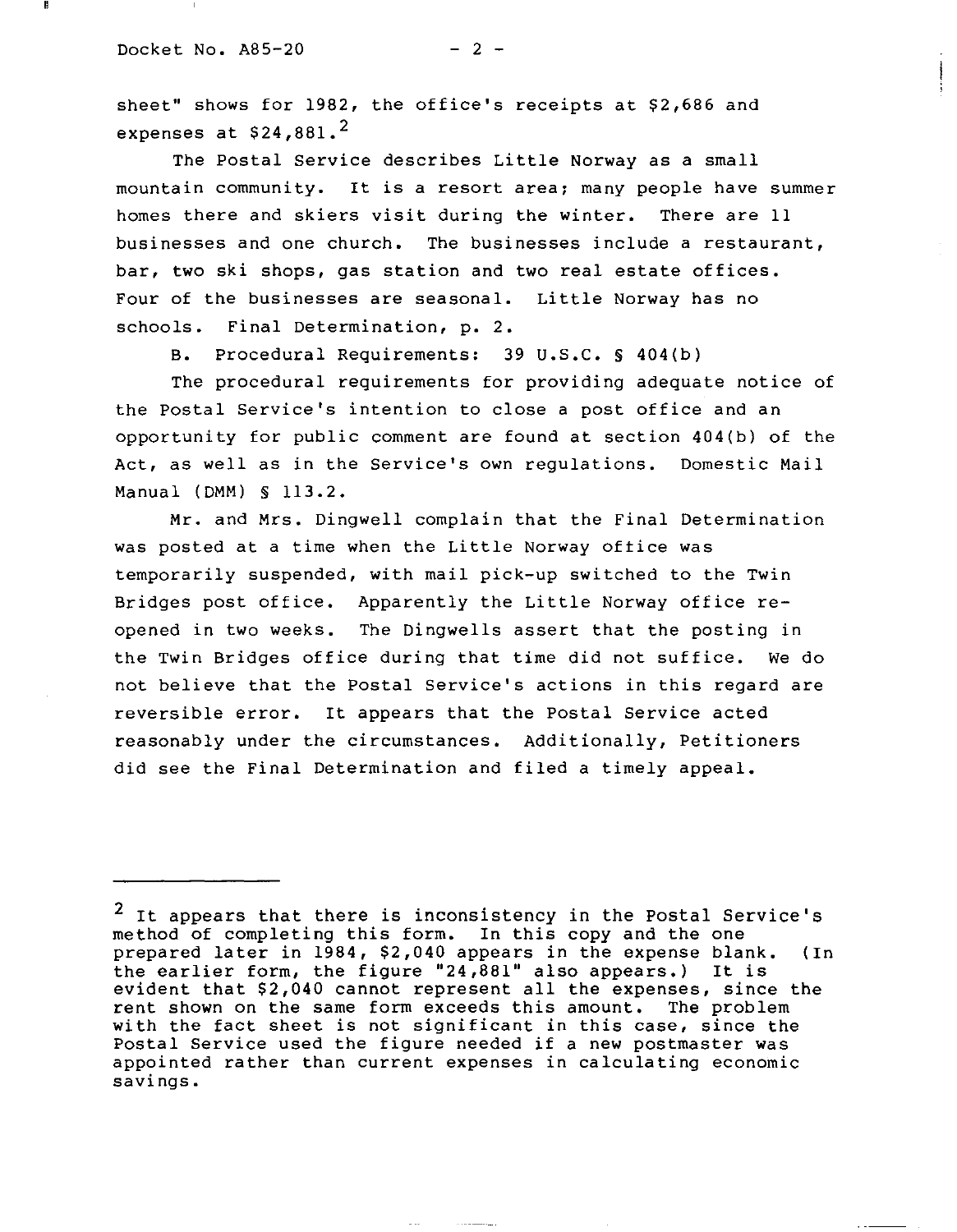The Dingwells also complain that they received none of the correspondence that the Postal Service sent to the postal patrons during the decisionmaking period. The record, however, indicates that the Dingwells may not have been living in Little Norway at that time. (During much of the decisionmaking period, the resort now owned by the Dingwells was owned by others.) Considering the number of responses in the record, it is reasonable to assume that the Postal Service distributed the documents as it described.

C. Substantive Criteria to be Considered by Postal Service Before Closing a Post Office:  $39 \text{ U.S.C. }$  \$ 404(b)(2)

When making a decision on consolidating a post office, the Postal Service must follow a procedure which affords patrons the opportunity to present their opinions. Additionally, the Postal Service must consider four specific factors as well as any others deemed necessary. The four specific factors are: effect on community, effect on employees, whether a maximum degree of effective and regular postal services will be provided, and economic savings. In our review, we examine the Postal Service's consideration of each statutory criterion and determine whether the Service made the required findings concerning each factor, and whether those findings are supported by substantial evidence in the record and are otherwise in accordance with the requirements of the Act.

1. Specific Issues Raised

a. Permanence of the CPO

The Dingwells say that part of their opposition to the Postal Service's plan stems from a concern that the conversion to a CPO may be <sup>a</sup> step toward the elimination of any staffed, retail facility in Little Norway. Appeal letter, p. 1. One reason that the Dingwells give for the concern is their perception that the Postal Service has not acted appropriately in its attempts to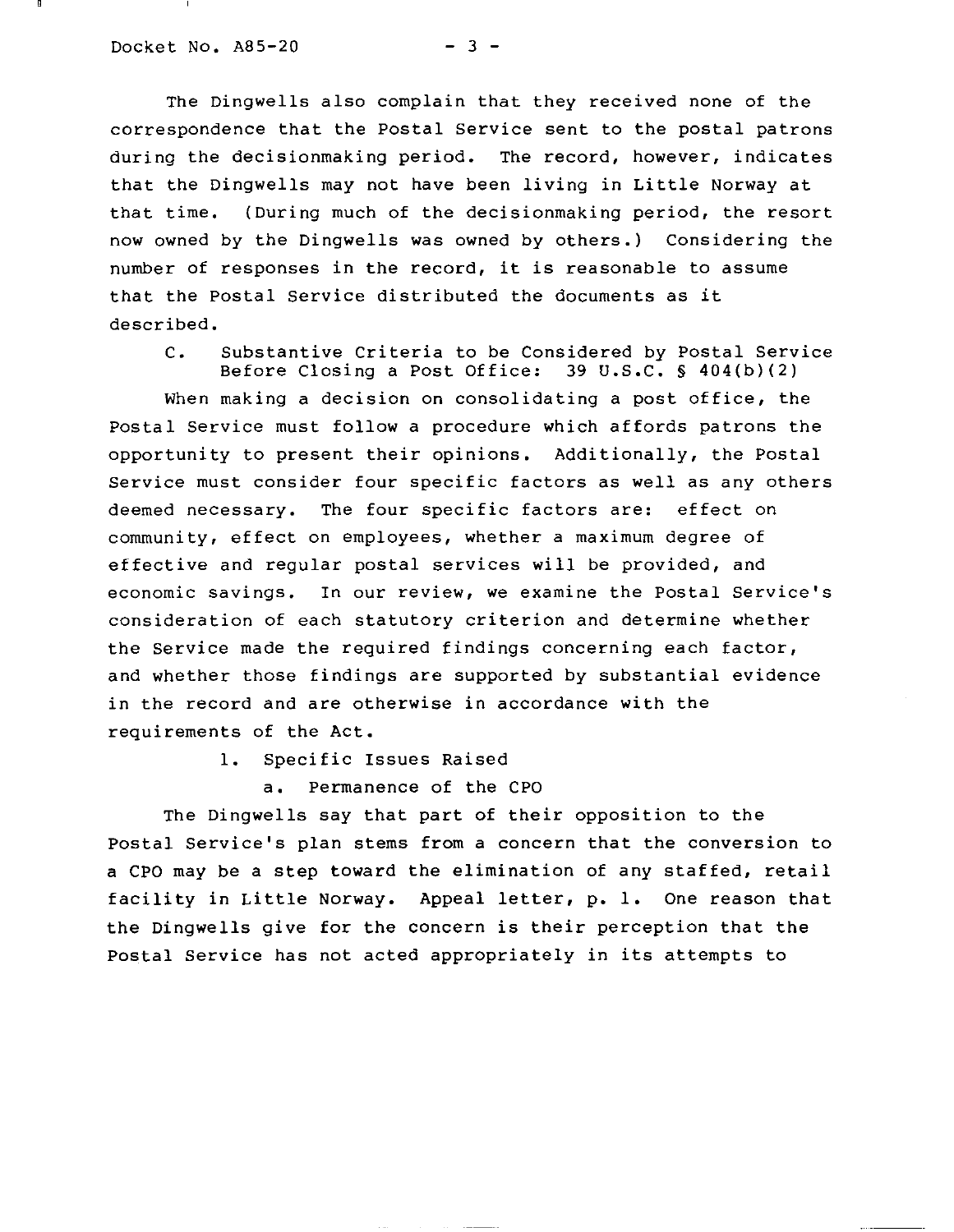Docket No.  $A85-20$  - 4 -

find <sup>a</sup> contractor to operate the community post office. Id. at 1-4. Other petitioners say that a CPO would be sufficient for the community's needs.<sup>3</sup> In their Participant Statement, p. 2, the Dingwells assert that service has deteriorated, which they believe is an indication the Postal Service may intend to close the office entirely.

In its response the Postal Service notes, without presenting any discussion, that Mr. Tariel and Mr. Stevenson favor the retention of <sup>a</sup> facility at Little Norway. Postal Service Response, pp. 1-2. In its Proposal the Postal Service discussed one aspect of this issue -- what happens if the contractor gives up the CPO and leaves the community. The Postal Service reassures the patrons that the CPO would not be closed under those circumstances; rather "another individual from the community will be sought." Proposal, p. 3.

The Dingwells describe their goal in this appeal as obtaining "assurances that if no individual or group of individuals bid in for the Little Norway Community Post Office at terms acceptable to the united States Postal Service, then we will still have the same postal service we have had for decades, staffed as always by Postal Service personnel." Participant Statement, p. 3. As a result of the Postal Service's decisionmaking now before us, the Service's options are limited to contracting for a community post office or retaining the current office. The Postal Service may not close out its retail operations in Little Norway without first following another section  $404(b)$  procedure  $--$  information gathering, notice, opportunity for comment and consideration of the statutory factors. PRC Op. A85-17, Ranchita, California. These requirements remain whether the Postal Service might want to close the office now, or at any time in the future. We cannot

<sup>3</sup> Appeal letter of Roy A. Tariel; Appeal letter of Donald J. Thomsen. Mr. Stevenson emphasizes that what is important is to have someone carrying out the functions of the current post office. He says that <sup>a</sup> clerk would be sufficient. Appeal letter, p. 1.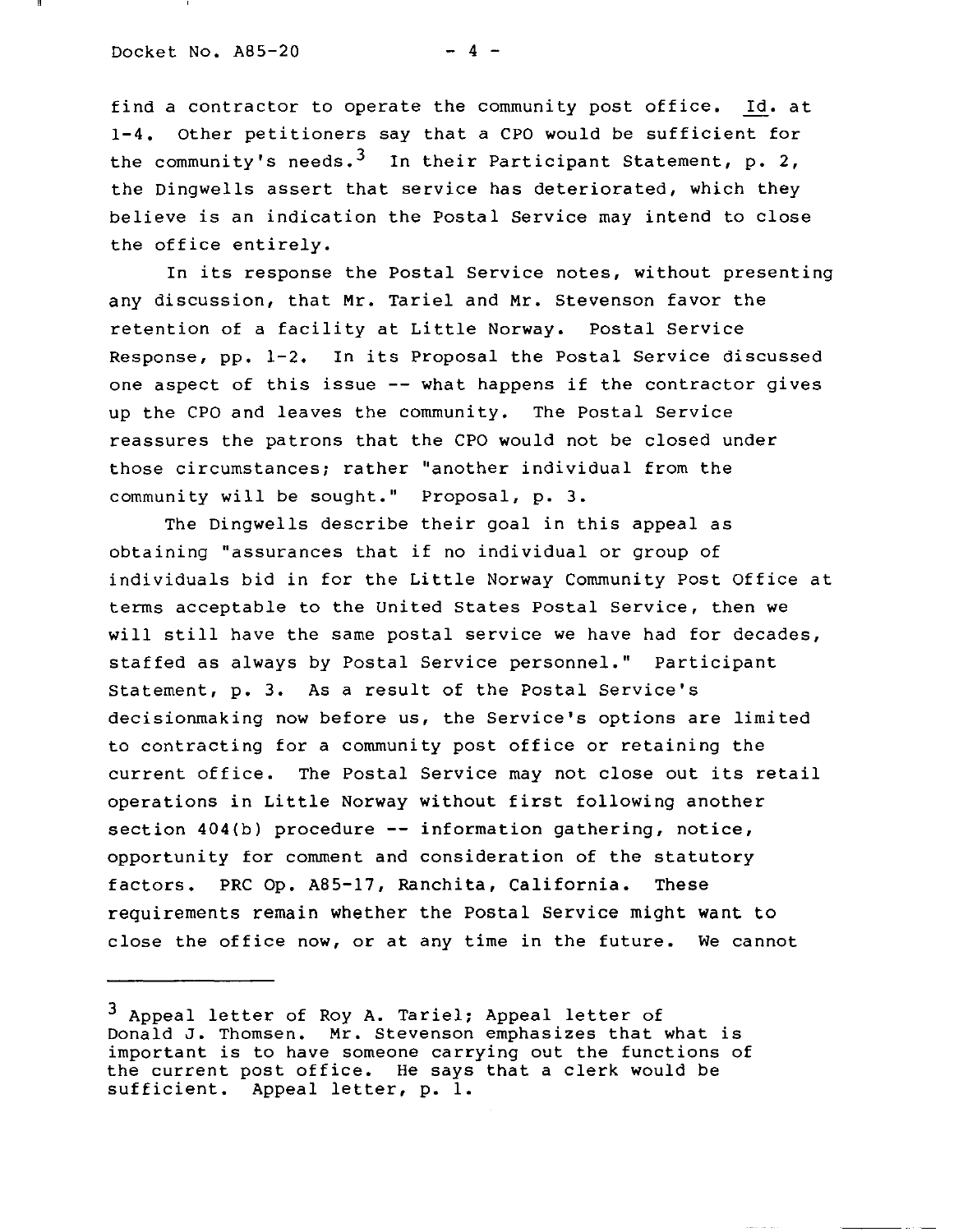assure the petitioners that <sup>a</sup> facility will always remain in Little Norway. However, before any subsequent closing, the residents will be given the same opportunity as in this proceeding to present their views and convince the Postal service that the office should not be closed. The patrons will retain the same statutory rights with regard to the CPO as they have with the current post office. PRC Op. A83-30, Knob Fork, West Virginia.

# b. Contracting Disputes

The Dingwells devote <sup>a</sup> substantial amount of their filings to a discussion of the problems they had with the Postal Service in attempting to negotiate a contract for operating the office. The Dingwells conclude that the Postal Service's actions in these negotiations may mean that it is not serious about finding <sup>a</sup> contractor, but is moving toward closing the office.

The Postal Service replies that it must be given maximum negotiating flexibility in such matters. The Postal Service adds that <sup>a</sup> section 404(b) appeal is not the proper forum to settle this type of dispute. Postal Service Response, pp. 3-4.

We agree with the Postal Service that this proceeding is not the proper place to resolve this problem. The Commission has the jurisdiction to review the Postal Service's decisionmaking record in order to ascertain whether it is consistent with the statute. We have no authority to oversee specific contract negotiations. This limitation on our jurisdiction is consistent with the restrictions on Postal Service's actions in these circumstances. The Postal Service must either procure a contract acceptable to it or leave the office open.

c. Number of Customers

In their Participant Statement, **p.** 2, the Dingwells challenge the Postal Service's count of Little Norway patrons. They note the influx of people during the spring and summer. The Dingwells predict that business would triple if the office were well-run and patrons were assured that retail operations would not be eliminated in Little Norway. The Dingwells re-iterated this issue in their Reply, **p. 5.**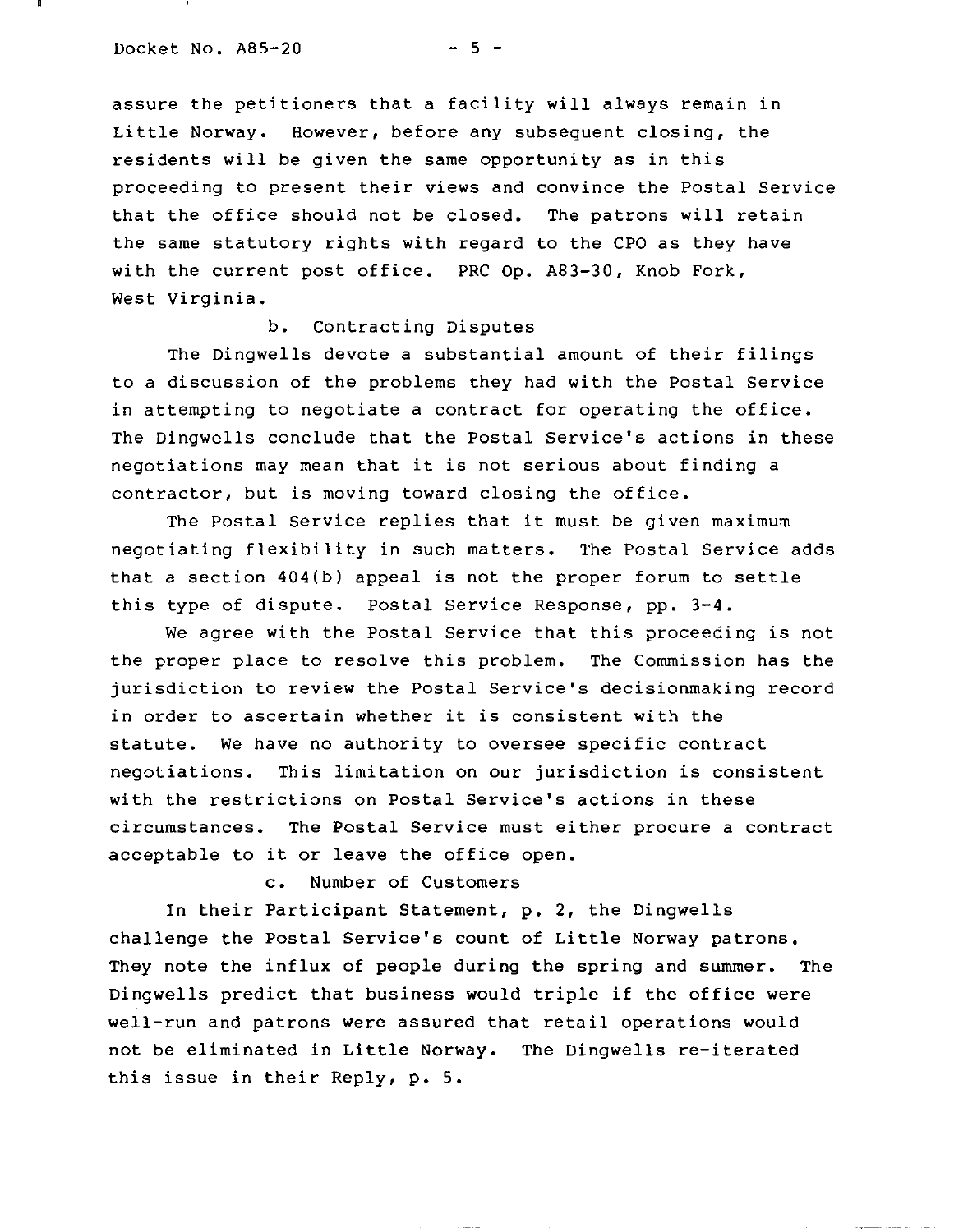#### Docket No.  $A85-20$  - 6 -

 $\parallel$ 

The Postal Service did not address this issue in its Response. By searching the record, we have been able to find the support for the Postal Service's conclusions on the office's statistics. The record supplies adequate support for the Postal Service's findings. All the evidence in the record supports the reasonableness of the Postal Service's count of 60 families served by the office. The Final Determination notes that about 300 people are seasonal residents. Many of these part-time residents use the CPO which will continue to be maintained, during the season, at Echo Lake. In preliminary investigative notes, dated June 30, 1981, the Postal Systems Examiner lists the businesses receiving delivery from the Little Norway office and reports that 76 post office boxes are rented. The Little Norway Postmaster wrote in 1981 that about 40 families live year-round in the area. The fact sheets filled out in 1981 and 1983 both show the number of patrons consistent with the Postal Service's figure of 60 families in the Final Determination.

The Dingwells base their criticism of the Postal Service's figures, in large part, on their knowledge of the Little Norway post office's operations through 1978. We do not know how much the situation may have changed during the interim, but changes in the patrons' use of the postal services available in the area may very well account for what the Dingwells see as a discrepancy.

d. Status of Petitioners Mr. and Mrs. Dingwell The Postal Service devotes <sup>a</sup> major portion of its response

to arguing that the Dingwells should not be considered persons "served by" the Little Norway post office -- which is the statutory prerequisite for the right to appeal the Postal Service's decision to consolidate it. The Postal Service notes that the Dingwells have said they use another post office for much of their business mail. Response, p. 2. In their reply, pp. 1-3, the Dingwells point out that they have maintained a number of post office boxes at Little Norway for both business and personal mail, and purchase postal products there.

We agree with the Dingwells that they are persons served by the Little Norway post office and that they are proper